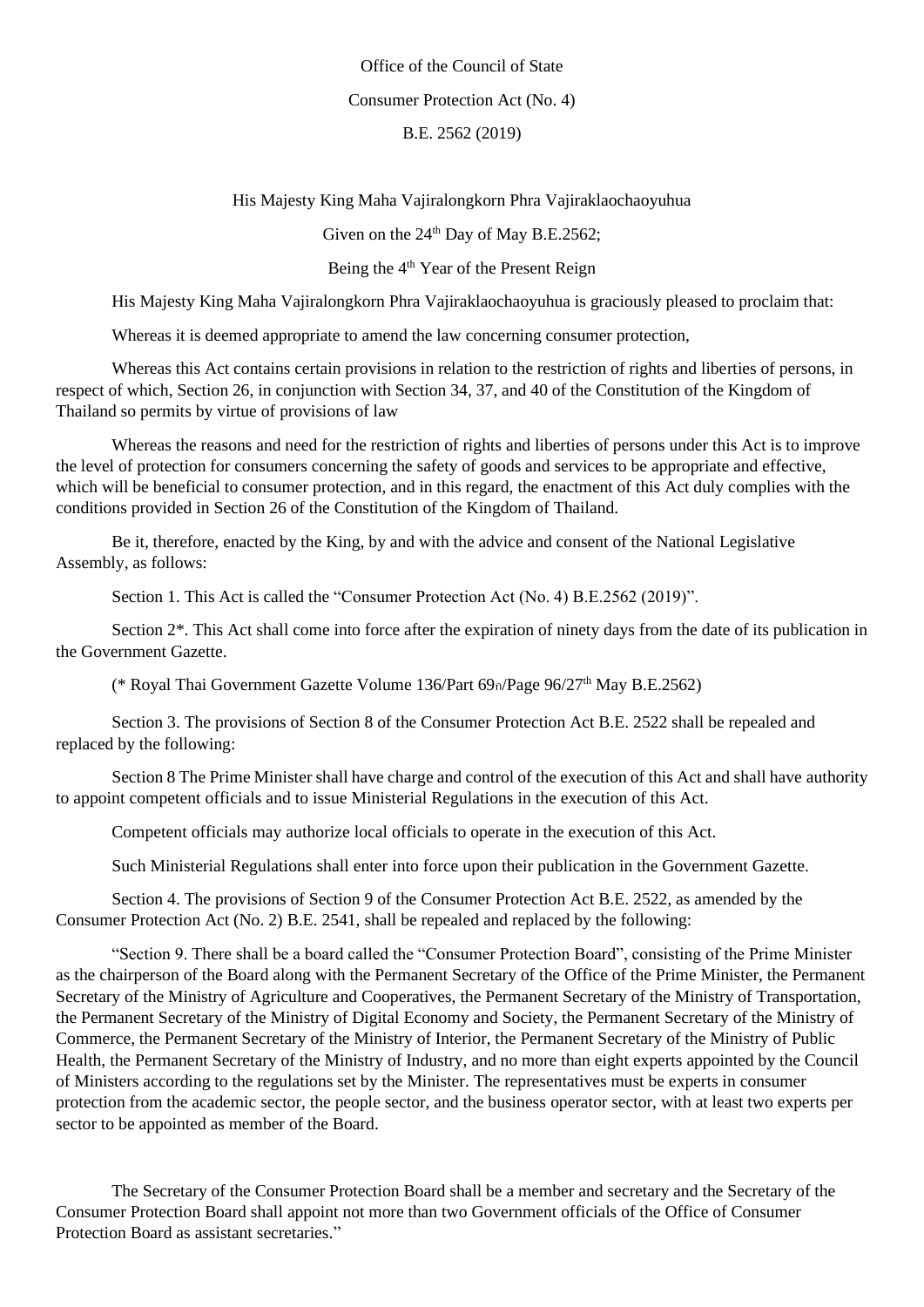Section 5. Part (2) of Section 10 Paragraph 1 of the Consumer Protection Act B.E. 2522, as amended by the Consumer Protection Act (No. 3) B.E. 2556, shall be repealed.

Section 6. Part (3) of Section 10 Paragraph 1 of the Consumer Protection Act B.E. 2522 shall be repealed and replaced by the following:

(3) to set up guideline to the reporting or advertising of information according to section 20 (2/2)

Section 7. The following shall be added as (8/1) of Section 10 Paragraph 1 of the Consumer Protection Act B.E. 2522.

 $(8/1)$  to set up a strategic plan for consumer protection to be in accordance with the national strategy, government policy, cabinet resolution concerning consumer protection, or the international consumer protection standard".

Section 8. The following shall be added as (9/1), (9/2) and (9/3) of Section 10 Paragraph 1 of the Consumer Protection Act B.E. 2522.

(9/1) to submit opinions to the Council of Ministers so that law and regulation concerning consumer protection could be enacted or amended in accordance with the consumer protection strategic plan.

 $(9/2)$  to submit opinions to government organizations, other state agencies or other organizations, to put together, review, assess, or adjust the measures and guidelines to perform official duties or operations in accordance with the consumer protection strategy as well as the legislation and enforcement of the law and the law concerning the consumer protection.

(9/3) to rule on the enforcement of consumer protection laws according to Section 21 Paragraph 2".

Section 9. The following shall be added as Section 11 Paragraph 3 of the Consumer Protection Act B.E.2522.

"When the term has come to an end, as stated in Paragraph 1, if a new member of the Board has not been appointed, the members from the previous term shall remain in their position until the new member of the Board has been appointed and assigned duties".

Section 10. The following shall be added as Section 12 Paragraph 4 of the Consumer Protection Act B.E.2522.

"In the case where a member of the Board is out of office before the end of term, let the remaining members of the Board shall make up the Board until the appointment of a new member according to Paragraph 2".

Section 11. The following shall be added as (1/1) of Section 14 Paragraph 1 of the Consumer Protection Act B.E.2522.

" $(1/1)$  the Committee on the safety of goods and services".

Section 12. Section 14 Paragraph 3 of the Consumer Protection Act B.E.2522 shall be repealed and replaced by the following:

"The specific committee's term is three years, and Section 11 Paragraph 2 and Section 12 Paragraph 3 shall apply mutatis mutandis".

Section 13. The following shall be added as Section 17/1 of the Consumer Protection Act B.E. 2522

"Section 17/1 The Chairperson, member of the Board, the Chairperson of the specific committee, member of the specific committee, the chairperson of subcommittee and member of subcommittee shall receive a meeting allowance and other benefits as set by the Council of Ministers".

Section 14. The following shall be added as (2/1) and (2/2) of Section 20 of the Consumer Protection Act B.E.2522

 $\frac{1}{2}(2/1)$  to promote and support the participation and gathering of consumers in establishing consumer organizations and promoting consumer organizations in protecting the rights of consumers in accordance with the consumer protection strategic plan.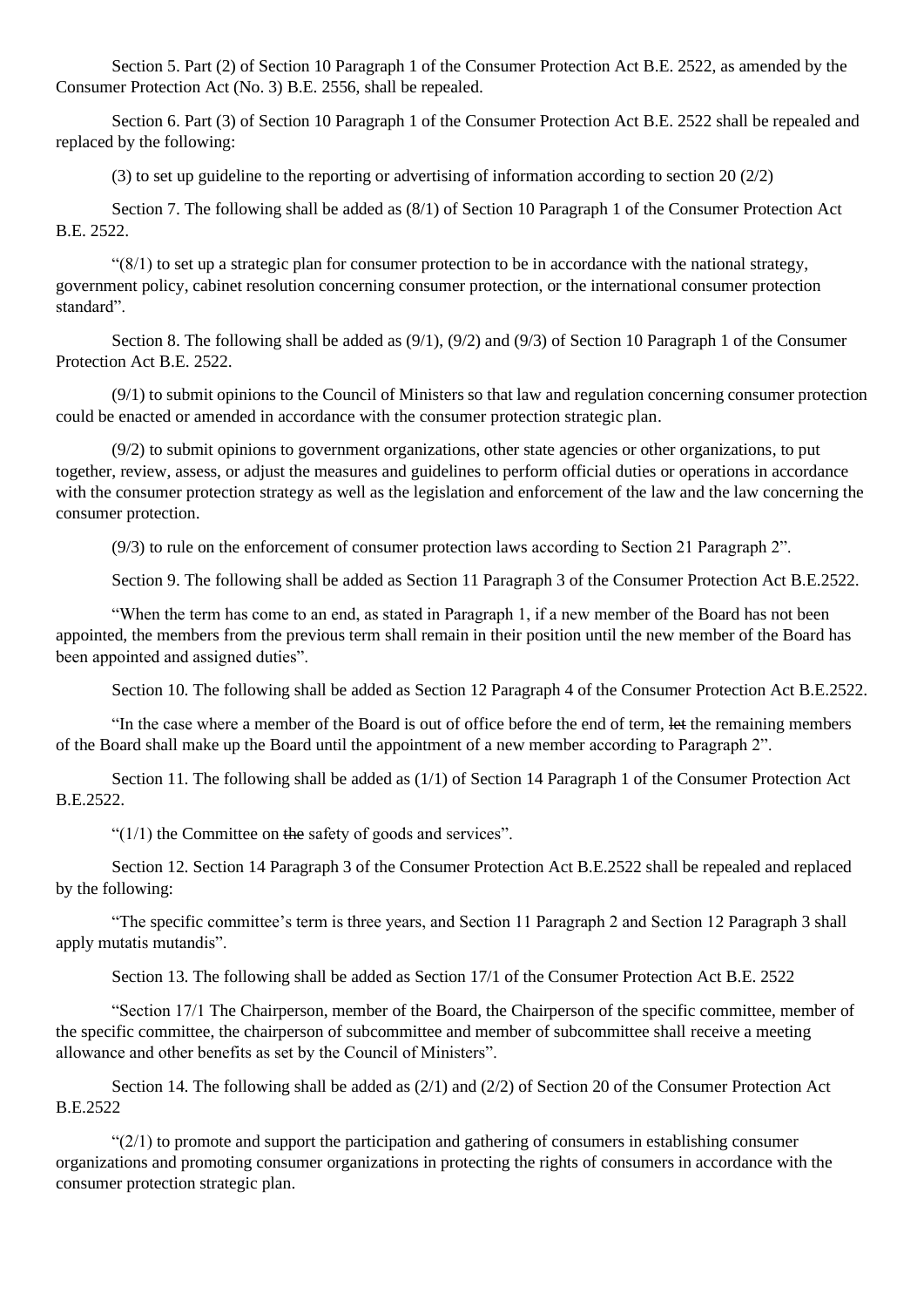(2/2) Report or advertise information concerning goods or services which may affect the rights of consumers or may cause damage or discredit to the rights of consumers. The naming of the goods or the services or the names of the entrepreneurs is also possible".

Section 15. The following shall be added as Section 20/1 of Chapter 1: the Consumer Protection Board of the Consumer Protection Act B.E.2522

"Section 20/1 In the case where the court has reached the final judgment that the entrepreneur has violated or not comply with the provision of this Act, the Office of Consumer Protection Board may advertise the judgment in full or in part to the general public.

In the case where the entrepreneur does not comply with the announcement or the order from the Consumer Protection Board, the ad hoc Committee, or the Secretary General of Consumer Protection Board in accordance with this Act, and the Office of the Consumer Protection Board has taken action in place of the entrepreneur, the Office Consumer Protection Board may advertise information and details concerning the non-compliance of announcement and order, and action undertaken in place of said entrepreneur so it can be known to the general public. Such information could be advertised both during the operation and after the operation is over.

The publication of judgment according to Paragraph 1 and the publication of information according to Paragraph 2 shall be done through advertisement media and other forms of media as set by the Secretary General of the Consumer Protection Board, and the naming of the entrepreneur or other related persons are also possible".

Section 16. Section 21 of the Consumer Protection Act B.E.2522, as amended by the Consumer Protection Act (No. 2) B.E. 2541, shall be repealed and replaced by the following:

"Section 21. In the case where a law has already legislated on a specific matter, such law shall apply to that matter, and the provision of this chapter shall apply as long as it does not repeat or contradict the provision of such law. If the violation of the applied provision constitutes an offence and punishable according to this Act, the malefactor shall be punished according to this Act as well.

In the case where there is a dispute between state agencies on which provision of law shall apply between the provision in this chapter and the provision of a the specific law, the Office of Consumer Protection Board shall present the matter to the Board to make the final decision. The decision of the Board is final and binding state agencies.

In the case where the law has legislated on a matter specifically, and the Consumer Protection Board sees fit to undertake an action in order to support or remedy the consumers in initial stage, the provision in this chapter shall apply as long as it does not repeat or contradict the provision of that law.

In the case where the specific law does not have the provision providing authority to the officials who have power by law to issue an order concerning the consumer protection according to the provision of this chapter, let the Board shall have the authority to issue an order in accordance with this chapter unless said law already has officials who have power by law. In this case, the Board may authorize the officials under that specific law to use the power according to this Act in place of the specific committee. Violating the order of the authorized official shall be deemed a violation of order from the specific Committee with the same punishment.

The authorization of the officials according to Paragraph 4 shall be announced in the Government Gazette".

Section 17. The following shall be added as Section 2/1 of the Consumer Protection Act B.E.2522.

"Section 21/2. For the benefits of the conclusion or the operation according to the consumer protection strategy strategic plan as well as integration in the consumer protection operation.

- (1) The Board, the ad hoc Committee, or the Secretary General of the Consumer Protection Board may arrange a meeting between organizations related to consumer protection.
- (2) The Board or the ad hoc Committee may arrange a meeting with other boards according to other laws related to consumer protection. For the benefit of compensation, the said meeting shall be considered a meeting of the Board according to the law of each board.

The Board, according to other laws, or the head of the organization related to consumer protection may suggest the Secretary General of the Consumer Protection Board arranging a meeting according to Paragraph 1".

Section 18. The following shall be added as Section 2 Paragraph 3 of the Consumer Protection Act B.E.2522.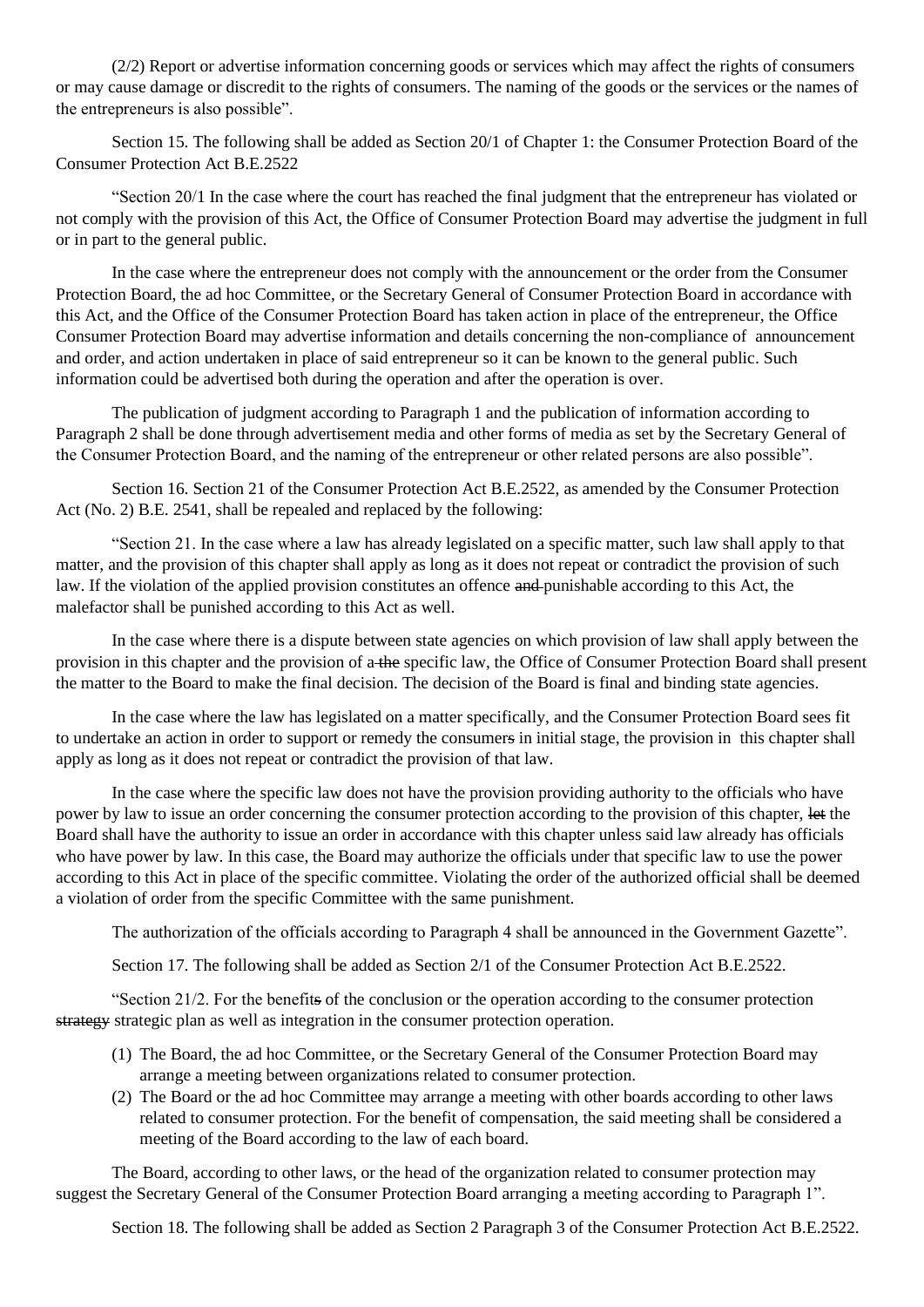"In the case where the Committee on advertisement has issued an order according to (4) and the entrepreneur does not comply with the order, the Committee on advertisement, may execute the order in place of the entrepreneur and has the entrepreneur compensate the expenses that occur from the operation. The provision related to administrative execution according to administrative procedure law shall apply".

Section 19. Section 28 of the Consumer Protection Act B.E.2522 shall be repealed and replaced by the following:

"Section 28. In the case where the Committee on advertisement considers that there is a reasonable cause to suspect that a statement used in advertisement is false or exaggerative according to Section 22 Paragraph 2(1), the Committee on advertisement may issue an order demanding the advertiser to make such proof as to vindicate the truth. And in the case of urgent necessity, the Committee on advertisement may issue an order to suspend the advertisement until the proved result is known.

In the case where the advertiser makes reference to technical reports, statistics or certification of an institute or any other person or affirms any fact in the advertisement, if the advertiser in unable to prove that the statement used in the advertisement is true as claimed, the Committee on Advertisement shall have the power to issue orders under section 27 and it shall be deemed that the advertiser knew or ought to have known that such statement is false.

Section 20. The following shall be added as Part 1/1 of the consumer protection concerning safety, Section 21/1 to Section 29/17, in Chapter 2 on consumer protection of the Consumer Protection Act B.E.2522

"Part 1/1

Consumer protection in safety

\_\_\_\_\_\_\_\_\_\_

Section 29/1. In this part, unless the provision should represent otherwise

"Dangerous goods" means goods that cause or may cause danger to life, body, health, mental state, or property. This does not include goods with other laws already legislated specifically on their concerns.

"Dangerous services" means services that cause or may cause danger to life, body, health, mental state, or property. This does not include services with other laws already legislated specifically on their concerns.

"Committee on safety" means the Committee on safety of goods and services.

Section 29/2. The goods that the entrepreneur intends to sell, presents for sale, enters into an agreement for sale, presents by advertisement or any other methods or put on the market have to be safe goods.

The practice concerning the safety of goods shall be considered using the following:

- (1) The characteristic and type of goods, as well as their components, designs, packaging and packages, instructions concerning their assembly, installations, maintenance, and expectations that the general consumers should have concerning the goods
- (2) How the goods are presented and labeled, and their warnings and instructions concerning usage, disposal and destruction as well as indications and any information concerning the goods, including the advertisement of the goods
- (3) The effects on the safety of the goods if the goods are being used with other goods
- (4) The consumers who are especially at risk from the consumption of goods, such as children, pregnant women, the elderly, patient, and the disabled
- (5) The safety standard generally accepted for that type of goods
- (6) Best practice of the business sector

Section 29/3. The entrepreneur must not produce, order, or import into the Kingdom to sell for sale goods that are dangerous, and must not recommend or advertise said goods.

Section 29/4. The entrepreneur who produces, orders, or imports into the Kingdom for sale goods that are controlled in labelling according to Section 30 and other goods that the Board of safety has announced in the Government Gazette must set up a measure to protect prevent or eliminate the risk concerning those goods.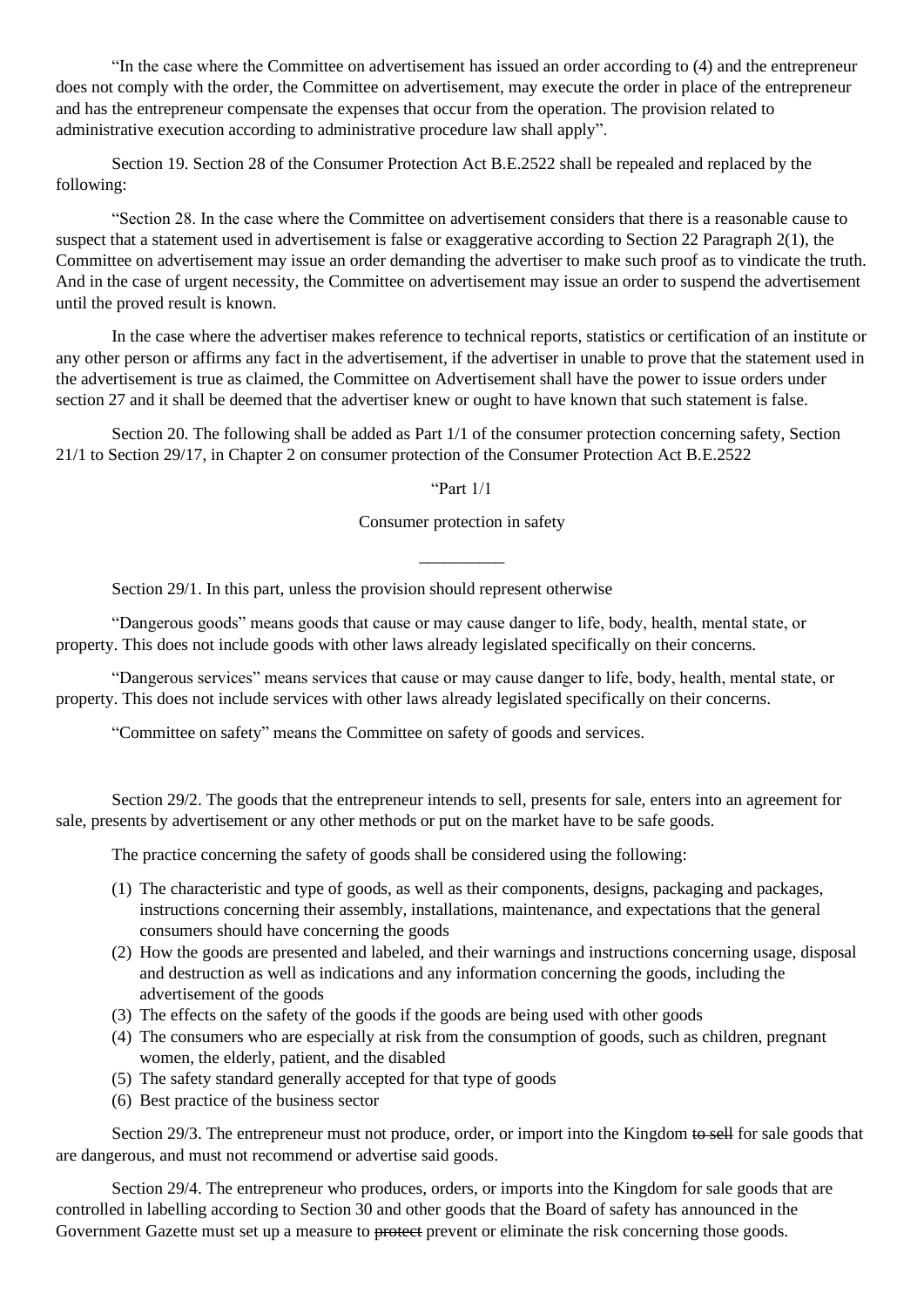The Board of safety may decree that any service that the entrepreneur must set up measures to prevent or eliminate the risk concerning the services by announcing it in the Government Gazette.

The measures to prevent or eliminate the risk concerning the goods or services that the entrepreneur must set up shall be as follow

- (1) Constantly inspect the safety of their goods or services during the warranty period of said goods or services, and keep the statistics or related reports.
- (2) Appropriate measures for the goods or the services allowing to detect the risk which may occur according to the condition of goods and services for the sake of said risk prevention.
- (3) Contact channel where consumer can receive and communicate information, verification and processing of information notified by consumer and reporting of result without delay. Records and reports concerning the notification and the result must be made and kept.
- (4) Measures to keep track of the goods which have been sold including names and details of the producer, the importer, or the seller, and the reference number on the goods or its package.
- (5) Measures to keep track of the services provided, including name and address of the consumer receiving the service and the details of the service.

Section 29/5. The entrepreneur who is a seller or who buys to for resell goods or who buys the goods to be used in services, which are goods or services according to Section 29/4, must set up the following measures in order to prevent or eliminate the risk concerning the goods on sale or the goods being used in services.

- (1) Disclosing to the buyer or the consumer information concerning the risk of the goods sold or being put into services that the entrepreneur received from the producer, importer, seller, or reseller including information or documents in the possession of the entrepreneur.
- (2) Keeping document necessary for tracking the origin of the goods that were sold or being put into services, such as names and details of the producer, importer, seller, or reseller of said goods that were sold or being put into services. and Said documents must be presented to the Board, concerning safety per its request.

The entrepreneur according to Paragraph 1 must cooperate with the producer, importer, seller, and officials to prevent or eliminate the risk concerning the goods sold or being put into services.

Section 29/6. In the case where the entrepreneur of goods or services under Section 29/4 and Section 29/5 has a reasonable cause to suspect that the goods or services could be dangerous, said entrepreneur may alert the producer, the importer, the seller, the reseller, or the service provider as well as advertiser, consumers, and the general public.

In the case where it has become known that the goods or the services are dangerous, or that dangerous goods or services has caused a person death, grave injury, or harm a physical or mental well-being, or pose danger to other properties, the entrepreneur according to Paragraph 1 must inform the producer, the importer, the seller, the reseller, or the service provider as well as advertiser, consumers, and the general public of the danger of the goods or services.

The Board, concerning safety, may announce rules and modality of operation according to Paragraph 2.

Section 29/7. In the case where the entrepreneur found or is informed according to Section 29/6 Paragraph 2 that the goods or services that they produce, import, sell, or possess for sale or provide service are dangerous goods or services, the entrepreneur must operate to prevent or eliminate the danger of said goods or services, such as adjust or improve the goods or services, change the goods or the methods of providing the services, recall and compensate for the goods, remove the goods from the market or discontinue the services and report the results of the operation in letters to the Office of the Consumer Protection Board without delay, but not exceeding five days since the first day of operation, along with the details concerning the goods and services, the characteristics of the danger, and the measures that the entrepreneur has implemented to prevent the danger.

The Board, concerning safety, may announce rules and modality of operation according to Paragraph 1.

Section 29/9. In the case where the Board, concerning safety, has ordered a temporary ban on the goods or the services according to Section 29/8 Paragraph 2, when the Board, concerning safety, considering the results of the test, finds that the goods or the services are not dangerous, the Board, concerning safety, shall issue an order to revoke said order.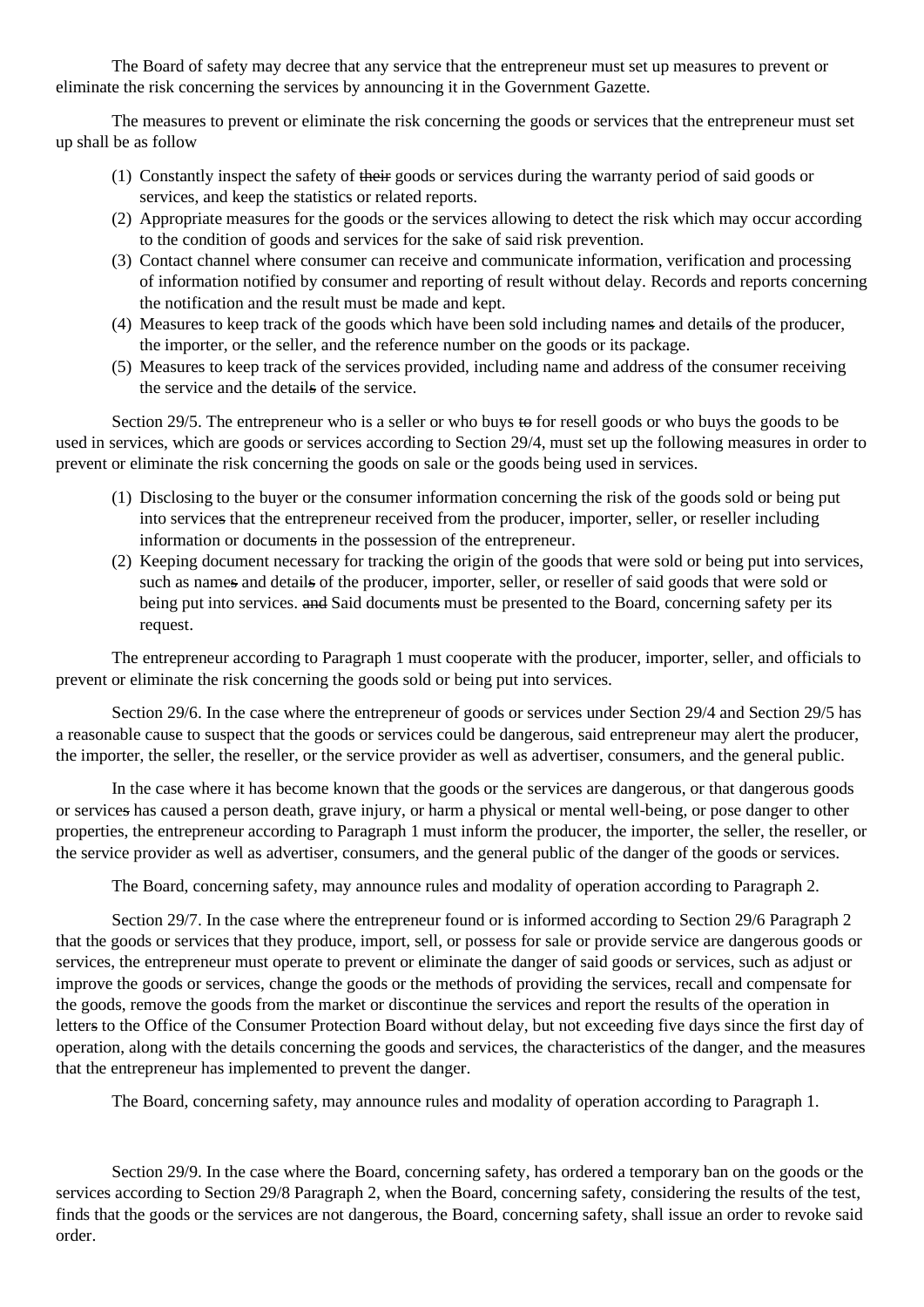In the case where the Board, concerning safety, considering the results of the test, finds that said good is a dangerous and the danger from said good cannot be prevented control on label, according to Section 30 or by other laws, or said service is dangerous, the Board, concerning safety, shall prohibit the entrepreneur from producing for sale, importing for sale, or selling the goods or stop the services. The Committee on safety shall order the adjustment of or improvement on the goods or the services or for said goods to be destroyed or returned to the country which exported the goods into the kingdom, as deemed fit.

Section 29/10. In the case where the Board, concerning safety, has prohibited the sale of the goods according to Section 29/9 Paragraph 2, the entrepreneur that is the producer or importer shall recall the goods from the market and announce the recall of the goods from the consumers and eliminate the risk of danger from the recalled goods that have been recalled and in their possession.

In the case where the Board, concerning safety, has issued an order to destroy said goods, when the entrepreneur has destroyed said goods, they must report to the Board, concerning safety, in without delay.

The entrepreneur shall compensate for the price of goods and be responsible for the expenses of the consumers which occur from the operation.

The entrepreneur shall announce, notify, or advertise the news information concerning the operation to the consumers within three days from the date they are notified of the prohibition order.

Section 29/11. When the Board, concerning safety, has issued an order to prohibit the sale of goods according to Section 29/9 Paragraph 2, the entrepreneur that is the producer or importer shall set up a plan on the collection or recall of the goods, a plan to adjust, improve, or operate on the goods that were collected or recalled, and a plan to remedy the consumers and present them to the Board, concerning safety, within seven days from the date they were notified of the prohibition order. The Board, concerning safety, may announce the rules, modality, and conditions of said operation of the entrepreneur.

The Board, concerning safety, after consideration of the plan according to Paragraph 1, and notify the entrepreneur according to Paragraph 1 within thirty days from the day the plan had been presented. In the case where all or part of the plan is inappropriate, the Committee on safety have the authority to adjust said plan and to order additional remedies for any measure that has been implemented before operating on the approved plan.

The entrepreneur shall report the execution of the plan according to Paragraph 1, or the plan adjusted according to Paragraph 2, to the Board, concerning safety, every seven days or as set by the Board, concerning safety, until the plan has been completely executed.

In the case where the entrepreneur does not set up a plan within seven days from the date they have been notified of the prohibition order, or the Board, concerning safety, considers that all or part of the plan cannot be executed, the Board, concerning safety, shall have the authority to set up a plan to collect or recall the goods, the plan to adjust or improve or operate on the goods collected or recalled, or the plan to remedy the consumers for the entrepreneur to execute the plans within the time set by the Board, concerning safety. The entrepreneur shall be responsible for the costs incurred in the setting up of the plan.

The operation according to Paragraph 1 and 4 shall not affect the rights of the consumer to exercise their rights to demand that the entrepreneur be responsible for other issues according to this Act or other laws.

The entrepreneur shall announce, notify, or advertise the plan that was approved or adjusted according to Paragraph 2, or the plan that the Board, concerning safety, has set according to Paragraph 4, to the consumers within three days from the date he was notified of said plan.

Section 29/12. In the case where the Board, concerning safety, has issued an order to adjust or improve the goods according to Section 29/9 Paragraph 2 or to adjust and improve the goods according to the plan according to Section 29/11 Paragraph 1, before the entrepreneur puts the goods back on sale, they must report to the Board, concerning safety, for testing. When the Board, concerning safety, has tested the goods until it is satisfactory that the goods are not dangerous, the prohibition order according to Section 29/9 Paragraph 2 shall be revoked.

Section 29/13. When the Board, concerning safety, has issued a prohibition order of service according to Section 29/9 Paragraph 2, the entrepreneur shall notify the consumers already receiving the service, and with the danger still with said consumers, to receive an adjustment to their services within the possibilities to do so. Section 29/10 Paragraph 3 and 4 shall apply mutatis mutandis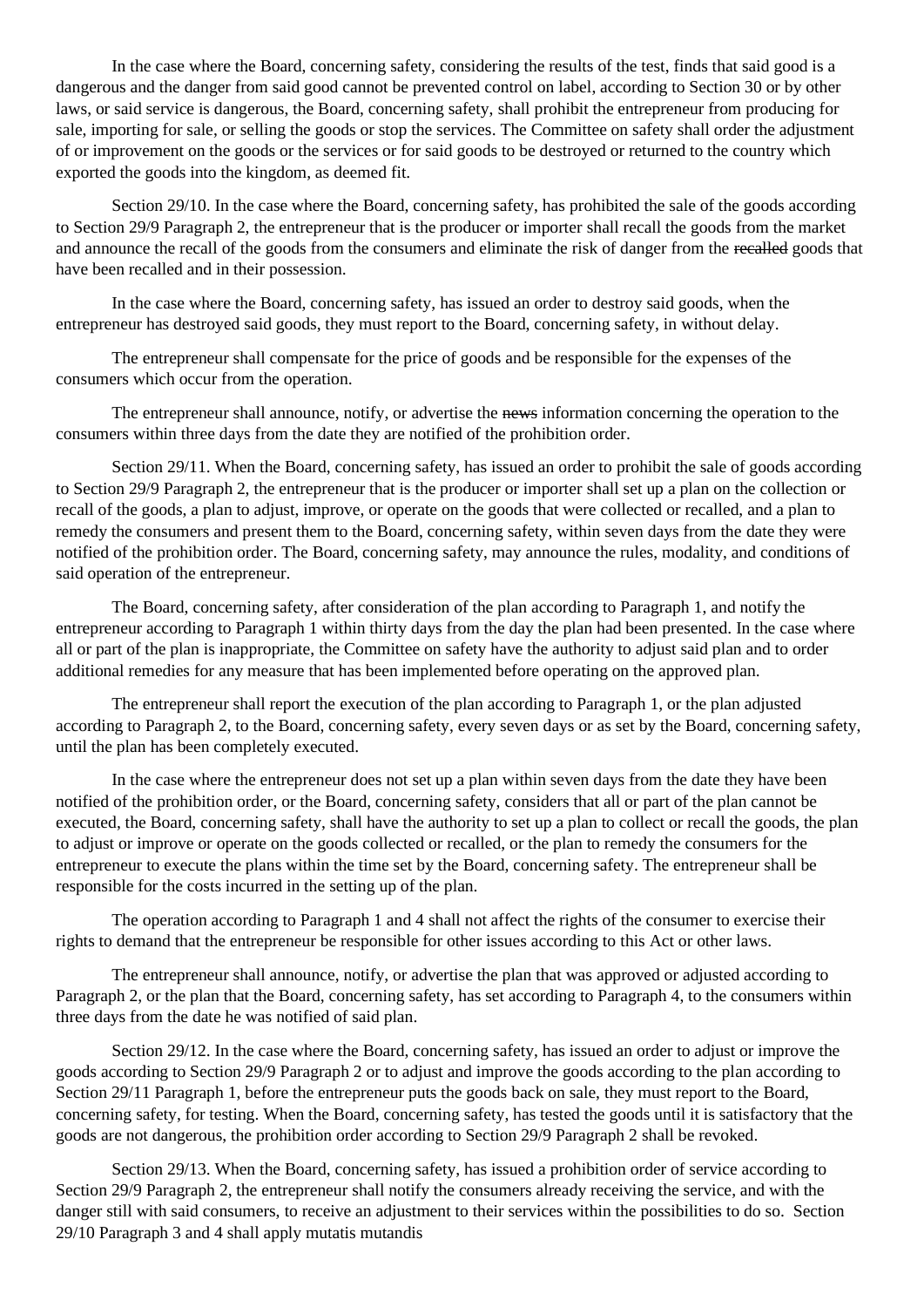The entrepreneur shall set up a plan of operation to adjust the services to not be dangerous to the consumers and a plan to remedy the consumers. Section 29/11 shall apply mutatis mutandis

Section 29/14. When the entrepreneur has adjusted or improved the methods of services to not be dangerous to the consumers according to Section 29/13, they must report to the Board, concerning safety, for testing. Section 29/12 shall apply mutatis mutandis

Section 29/15. The Board, concerning safety, may extend the time set for the entrepreneur so they can to operate on this part as deemed appropriate.

Section 29/16. The announcement, notification, and news advertisement of information set for the entrepreneur must be carried out via the advertisement media that the entrepreneur used for the advertisement of said goods or services and other media set by the Secretary of the Consumer Protection Board, the business operator shall also notify on the entrepreneur's websites and in letters, electronic mail and other channels that the entrepreneur used to sell the goods and services directly to the consumers. The announcement and the advertisement must be carried out continuously for no less than three days unless the Secretary General of the Consumer Protection Board should set otherwise, and the Secretary General of the Consumer Protection Board may set the rules and regulations concerning said announcement, notification, and advertisement.

Section 29/17. In the case where the entrepreneur does not notify the danger of the goods or services according to Section 29/6 Paragraph 2, or does not execute or does not fully execute in the case where the Board, concerning safety, has issued an order for the entrepreneur to test or prove according to Section 29/8, or does not announce, notify, or advertise according to Section 29/10 Paragraph 4, Section 29/11 Paragraph 6, or Section 29/13, the Secretary General of the Consumer Protection Board has the authority to arrange an execution in their place and the entrepreneur compensate for the expense and extra payment that occur from the operation. The provision related to administrative execution according to administrative procedure law shall apply. After the operation, the Secretary of the Consumer Protection Board shall report the results to the Board, concerning safety".

Section 21. Section 36, Section 37, and Section 38 of the Consumer Protection Act B.E.2522, as amended by the Consumer Protection Act (No. 3) B.E. 2556, shall be repealed.

Section 22. The following shall be added as Section 39/1 of the Consumer Protection Act B.E.2522.

"Section 39/1. Other than the Board having the authority to prosecute according to Section 39 and the law concerning consumer cases procedure, the Secretary General of the Consumer Protection Board shall have the authority to prosecute in cases concerning the violation of the consumer's rights in place of the consumer, having authority to appoint a government official of the Office of the Consumer Protection Board with a qualification no lower than a bachelor's degree in law as the Consumer Protection Official to be in charge of pursuing civil and criminal actions in Court against violators of rights of consumers. When the Secretary General of the Consumer Protection Board has notified the court, let the Consumer Protection Official shall have the authority to pursue legal actions as entrusted by the Secretary General of the Consumer Protection Board. The prosecution in the case by the Secretary of the Consumer Protection Board shall be implemented under the rules and regulations, methods, and conditions set by the Board.

In pursuing legal actions in Court, the consumer protection official shall also have the power to claim property or damages for the consumers who make the request and, for this purpose, shall be exempted from all fees.

The provision of the law concerning consumer case procedure on prosecution and pursuit of the case by the Board, and the rules of the President of the Supreme Court in said matter shall apply in the case where the Secretary General of the Consumer Protection Board has prosecuted according to this Section".

Section 23. Section 45 and Section 46 of the Consumer Protection Act B.E.2522 shall be repealed and replaced with the following:

Section 45. Any person who obstructs or fails to provide assistance or give statements or furnish documents or evidence to the competent officials performing the duties under section 5 shall be liable to imprisonment for a term not exceeding one month or to a fine not exceeding twenty thousand Baht or to both.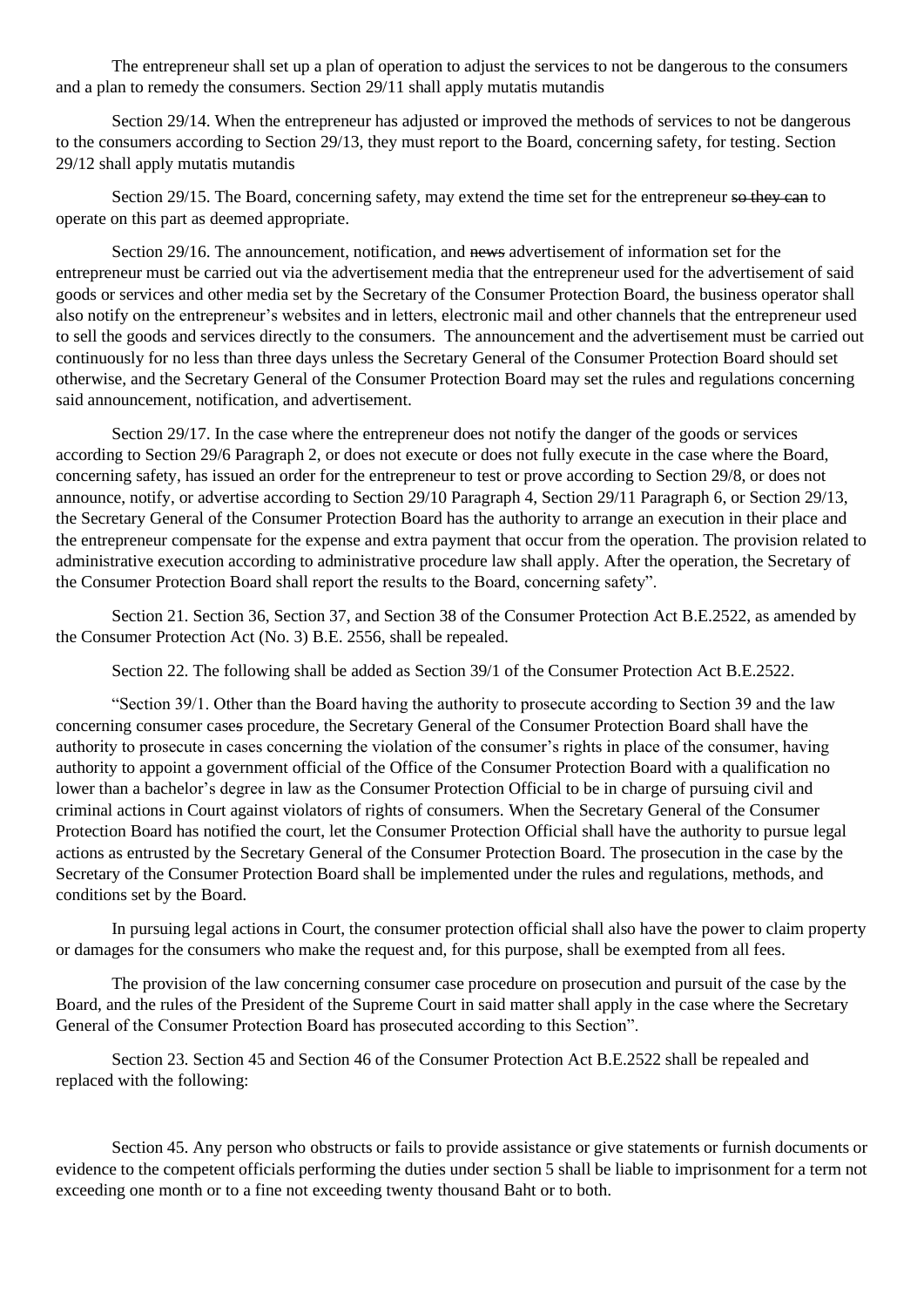Section 46. Any person who fails to comply with an order of the Board or of any specific Committee under section 17 shall be liable to imprisonment for a term not exceeding one month or to a fine not exceeding twenty thousand Baht or to both.

Section 24. Section 47 and Section 48 of the Consumer Protection Act B.E.2522, as amended by the Consumer Protection Act (No. 2) B.E.2541, shall be repealed and replaced with the following:

Section 47 Any person who, with the intent to cause misunderstanding as to the origin, condition, quality or quantity of, or other essential matters concerning, his own or any other person's goods or services, performs an advertisement or uses a label containing statement which is false or a statement which is known or ought to be known to possibly cause such misunderstanding shall be liable to imprisonment for a term not exceeding six months or to a fine not exceeding one hundred thousand Baht or to both.

If the offender under paragraph one repeats the commission of the offence, the offender shall be liable to imprisonment for a term not exceeding one year or to a fine not exceeding two hundred thousand Baht or to both.

Section 48. Any person who, in an advertisement, uses a statement under section 22 (3) or (4) or a statement prescribed in the Ministerial Regulation issued under section 22 (5) or contravenes or fails to comply with section 23, section 24, section 25 or section 26 shall be liable to imprisonment for a term not exceeding three months or to a fine not exceeding sixty thousand Baht or to both.

Section 25. Section 49 of the Consumer Protection Act B.E.2522 shall be repealed and replaced with the following:

Section 49. Any person who fails to comply with an order of the specific Committee on Advertisement which is issued under section 27 or section 28 paragraph two shall be liable to imprisonment for a term not exceeding six months or to a fine not exceeding one hundred thousand Baht or to both.

Section 26. Section 52 of the Consumer Protection Act B.E.2522, as amended by the Consumer Protection Act (No. 2) B.E.2541, shall be repealed and replaced with the following:

Section 52. Any person who sells label-controlled goods under section 30 without any label or with a label which is incorrect or which is incorrectly displayed or sells the goods with a label the use of which has been ordered by the Committee on Labels to be ceased under section 33 shall, when he knows or ought to know that the absence of such label or the display of such label is not in conformity with the law, be liable to imprisonment for a term not exceeding six months or to a fine not exceeding one hundred thousand Baht or to both.

If the act under paragraph one is committed by a producer for sale or a person who orders or imports the goods into the Kingdom for sale, the offender shall be liable to imprisonment for a term not exceeding one year or to a fine not exceeding two hundred thousand Baht or to both.

Section 27. Section 53 of the Consumer Protection Act B.E.2522 shall be repealed and replaced with the following:

Section 53. Any business operator who fails to comply with an order of the Committee on Labels which is issued under section 33 shall be liable to imprisonment for a term not exceeding six months or to a fine not exceeding one hundred thousand Baht or to both.

Section 28. Section 54 of the Consumer Protection Act B.E.2522, as amended by the Consumer Protection Act (No. 2) B.E.2541 shall be repealed and replaced with the following:

Section 54. Any person who, under commission, makes a label which is not in conformity with the law or attaches a label which is not in conformity with the law to the goods shall, when he knows or ought to know that such label is not in conformity with the law, be liable to a fine not exceeding two hundred thousand Baht.

Section 29. Section 55 of the Consumer Protection Act B.E.2522 shall be repealed and replaced with the following:

Section 55. Any business operator who fails to comply with the Ministerial Regulation issued under section 35 shall be liable to a fine not exceeding one hundred thousand Baht.

Section 30. Section 56 and Section 56/1 of the Consumer Protection Act B.E.2522, as amended by the Consumer Protection Act (No. 3) B.E.2541, shall be repealed.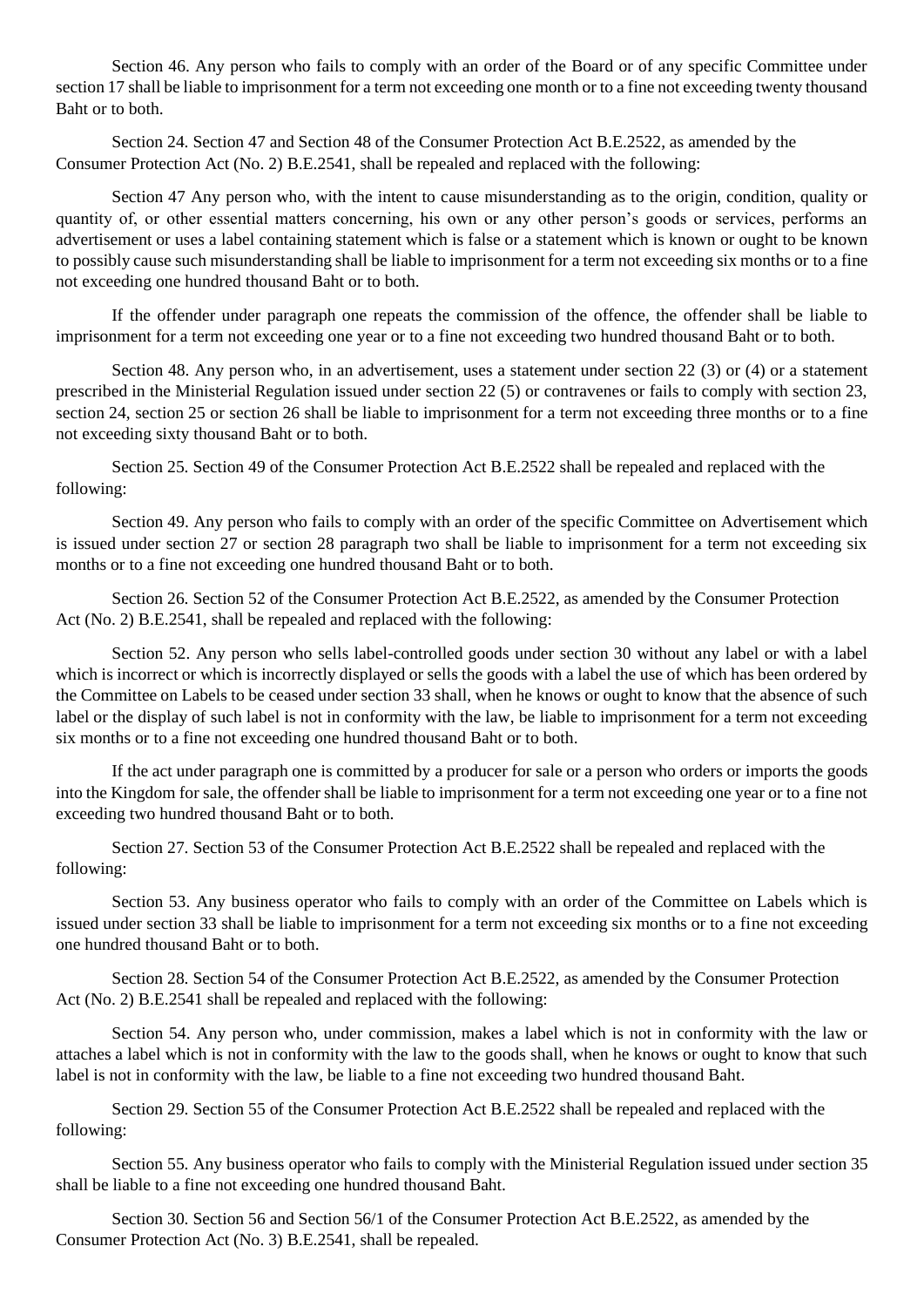Section 31. The following shall be added to Section 56/2, Section 56/3, Section 56/4, Section 56/5, and Section 56/6 of the Consumer Protection Act B.E.2522.

Section 56/2. Any business operator who fails to comply with Section 29/4 or Section 29/5 Paragraph 1 shall be liable to imprisonment for a term not exceeding one year or to a fine not exceeding two hundred thousand Baht or to both.

Section 56/3. Any business operator who fails to comply with Section 29/6 Paragraph 2, Section 29/7 Paragraph 1, Section 29/10 Paragraph 4, Section 29/11 Paragraph 1 or Paragraph 6, Section 29/13 Paragraph 2, or fails to comply with an order of the Committee on Safety which is issued under section 29/8 Paragraph 1 shall be liable to imprisonment for a term not exceeding one year or to a fine not exceeding two hundred thousand Baht or to both.

Section 56/4. The entrepreneur who does not follow the order of the Board, concerning safety, according to Section 29/8 Paragraph 2 or Section 29/9 Paragraph 2 will face up to 3-year imprisonment or up to 600,000 baht in fines or both.

Section 56/4. Any business operator who fails to comply with an order of the Committee on Safety which is issued under section 29/8 Paragraph 2 or Section 29/9 Paragraph 2 shall be liable to imprisonment for a term not exceeding three years or to a fine not exceeding six hundred thousand Baht or to both.

Section 56/5. Any business operator who fails to comply with Section 29/10 Paragraph 1 or Section 29/13 Paragraph 1, or fails to comply with an order of the Committee on Safety which is issued under Section 29/10 Paragraph 2 shall be liable to imprisonment for a term not exceeding three years or to a fine not exceeding six hundred thousand Baht or to both, and shall be liable to a fine not exceeding twenty thousand Baht per day until they present to the officials that they have complied with the order.

Section 56/6. Any person who committed an offence according to Section 56/2, Section 56/3, Section 56/4, or Section 56/5, if said act causes harm to the body, health, hygiene, or mental state of others, shall be liable to imprisonment for a term not exceeding four years or to a fine not exceeding eight hundred thousand Baht or to both.

If the act according to Paragraph 1 results in others being in grave danger, the offender shall be liable to imprisonment for a term not exceeding five years or to a fine not exceeding one million Baht or to both.

If the action according to Paragraph 1 results in the death of others, the offender shall be liable to imprisonment for a term from one to ten years or to a fine of two hundred thousand to two million Baht or to both.

Section 32. Section 57 and Section 57 bis of the Consumer Protection Act B.E.2522, as amended by the Consumer Protection Act (No. 2) B.E.2541, shall be repealed and replaced with the following:

Section 57. Any business operator who fails to furnish a contract containing contract terms or containing contract terms as well as duly conforming to the forms under section 35 bis or fails to furnish receipts containing particulars and statements in conformity with section 35 quinque to consumers within the time under section 35 octo shall be liable to imprisonment for a term not exceeding one year or to a fine not exceeding two hundred thousand Baht or to both.

Any business operator who furnishes a receipt indicating an amount greater than that which the consumer is obligated to pay and thereby receives such amount from the consumer shall be liable to imprisonment for a term not exceeding one month or to a fine of one thousand to twenty thousand Baht or to both, unless he can prove that he has exercised reasonable care in the operation of such business.

Section 57 bis. Any business operator who contravenes or fails to comply with section 35 septum shall be liable to imprisonment for a term not exceeding one year or to a fine not exceeding two hundred thousand Baht or to both.

Section 33. Section 60 of the Consumer Protection Act B.E.2522, as amended by the Consumer Protection Act (No. 3) B.E.2556, shall be repealed and replaced with the following:

Section 60. Any person who, with dishonest intent, employs, hires, asks as a favour, instigates or causes an association or a foundation accredited by the Board under section 40 to institute a civil or criminal action before the Court against any business operator with a view to frivolously causing injury to such business operator shall be liable to imprisonment for a term not exceeding three years or to a fine not exceeding six hundred thousand Baht or to both.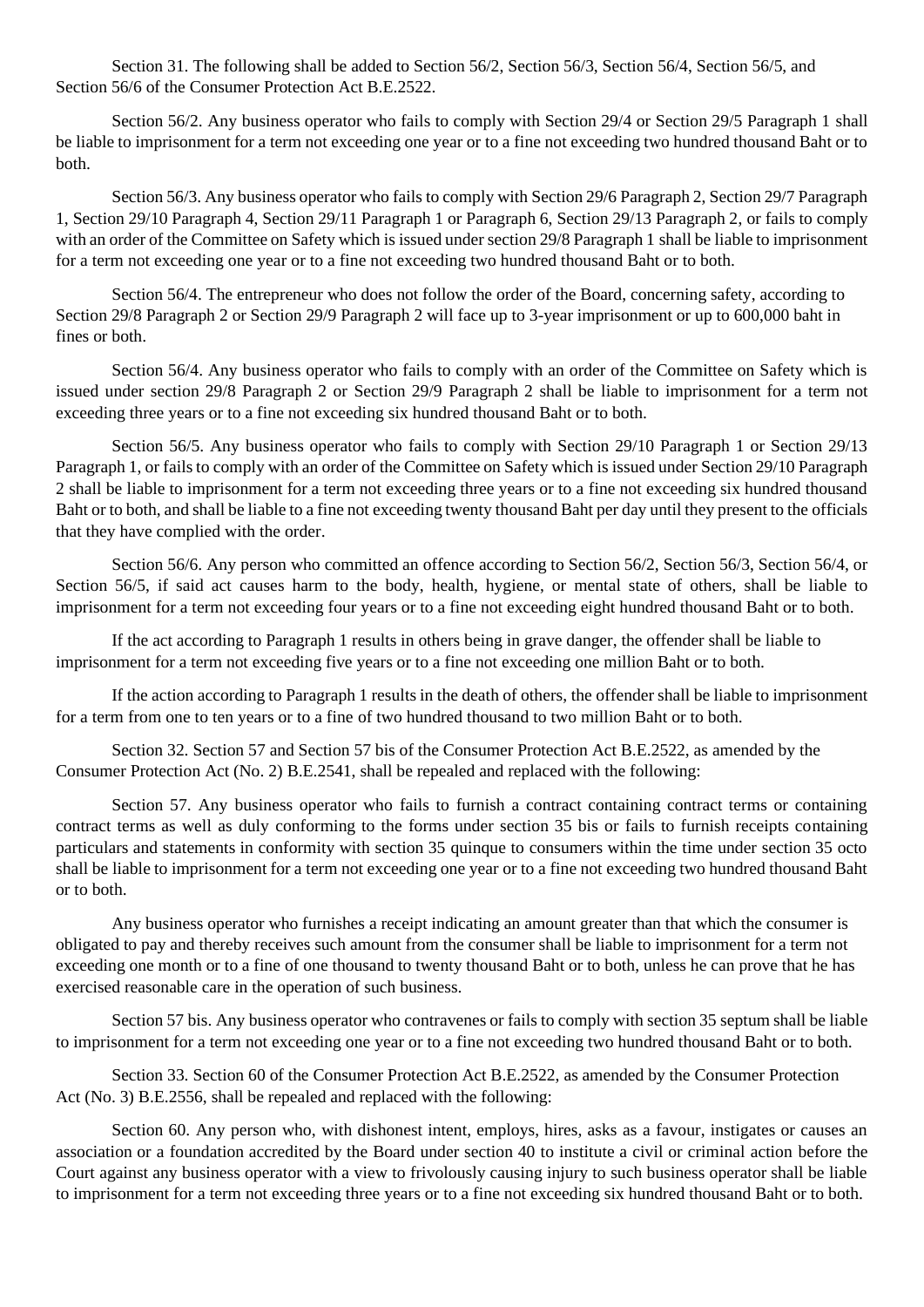Section 34. Section 61 and Section 62 of the Consumer Protection Act B.E.2522 shall be repealed and replaced with the following:

"Section 61. Whoever reveals the facts about the business of the entrepreneur that are facts that an entrepreneur will normally keep confidential and not reveal so that they gain or learn by operating according to this Act will face up to 1-year imprisonment or up to 200,000 baht in fines or both, unless it is a revelation for the government operation or for the benefit of the investigation or the consideration of a case.

Whoever shall gain or learn the facts from the persons according to Paragraph 1 in the process of the government operation or the investigation or consideration of a case and reveals the facts that should be damaging to any person will face the same punishment.

Section 61. Any person who discloses any fact relating to the undertaking of the business operator, being the fact which the business operator's usual course of affairs requires confidentiality and which such person has acquired or known in consequence of the performance of activities under this Act, shall be liable to imprisonment for a term not exceeding one year or to a fine not exceeding two hundred thousand Baht or to both, unless such disclosure is made in pursuit of the performance of official duties or for the purpose of an inquiry or trial.

Any person who, having acquired or known any fact from the person under paragraph one in consequence of the performance of official duties or an inquiry or trial, discloses such fact in a manner likely to cause injury to any person shall be liable to the same penalty.

Section 62. All offences under this Act which shall be liable to a fine or to a fine and an imprisonment for a term not exceeding one year may be settled by the Board by way of payment of a fine and, for this purpose, the Board shall have the power to entrust a specific Committee, a sub-committee, an inquiry official, a competent official or a local officials to proceed with the settlement, provided that rules for the settlement or any conditions may be prescribed for observance by the person so entrusted, as the Board deems appropriate.

For the benefit of the operation according to Paragraph 1, in the investigation, if the inquiry officers have found that any person has committed an offence under this Act and such person agrees to have the case settled by way of payment of a fine, the inquiry official shall refer the matter to the Board or the person entrusted by the Board to perform settlement under paragraph one within seven days as from the date of such person's expression of consent to the settlement.

Upon payment of a fine by the offender as settled within the time that the official with the authority to settle has set, which is no more than thirty days since the day of the settlement, the case shall be deemed as terminated under the Criminal Procedure Code.

If the offender does not agree to have the case settled, or agrees but does not pay the fine within the time according to Paragraph 3, then the prosecution should carry on. The prescription shall commence to run from the day the fine needs to be paid according to the order of the official with the authority to settle".

Section 35. The following shall be added to Section 63 of the Consumer Protection Act B.E.2522.

"Section 63. The fine from the comparison settlement that the local administrative organization has executed on and proceeded with as appointed by Section 62 Paragraph 1 shall become the income of that local administrative organization.

Section 36. The Consumer Protection Board in office on the day before this Act comes into force shall remain in office until the appointment of the Consumer Protection Board according to the Consumer Protection Act B.E.2522, as amended by this Act.

Section 37. The announcements or orders of the Consumer Protection Board issued under Section 36 and Section 38 of the Consumer Protection Act B.E.2522, as amended by the Consumer Protection Act (No. 3) B.E.2556, in effect on the day before this Act comes into force shall continue to apply, as long as it does not contradict with this Act, until there is an announcement or order issued according to Part 1/1 of consumer protection in safety in Chapter 2 of consumer protection of the Consumer Protection Act B.E.2522, as amended by this Act, or if there is an order to cancel or revoke said order.

Section 38. The Prime Minister shall have charge and control of the execution of this Act.